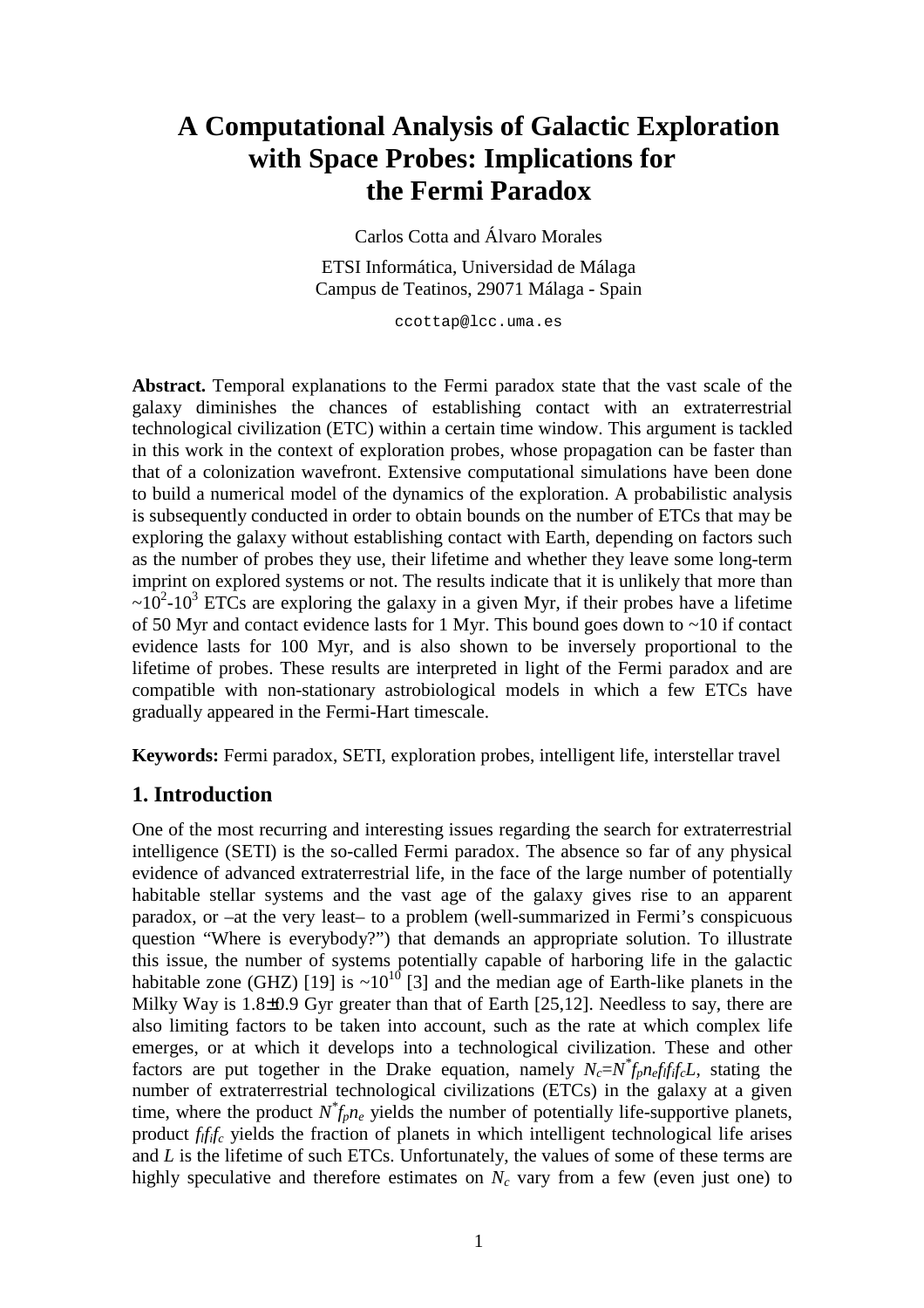thousands [15] or even millions of them [16]; see also [7].

The Fermi paradox arises from the implicit assumption that  $N_c$  is indeed large and that conditions for the emergence of ETCs have not changed significantly in the galactic timescale (we will return to this latter consideration in §4; check also [10]). In this scenario different answers have been suggested as a way of resolving the paradox (see e.g., [34]). While some of them rely on unverifiable conjectures about alien civilizations, many of them are based on more solid ground, such as physical considerations regarding the emergence of ETCs, or temporal issues regarding contact time. This work will initially focus on the latter class, which broadly speaking states that the time required to establish physical contact is too large, given the size of the galaxy. In this sense, although some early works [21,23] proposed that a colonization wavefront could sweep the galaxy in less than 50 Myr using ships moving at  $v=0.1c$ , a later analysis by Newman and Sagan [27] suggested that an ETC practicing zero population growth (a more conservative hypothesis based on the carrying capacity of the planetary environments colonized) needed a lifetime of 13 Gyr for its colonization wavefront to reach Earth.

A timescale such as that mentioned is large enough to justify the absence of contact with a colonization wavefront (even more so considering that an ETC's expansive thrust need not be constant throughout its history; see [20]) but it must be noted that other forms of contact exist, e.g., communication signals, exploration probes, etc. Regarding the case of exploration probes specifically, it is clear that they can advance much faster than a colonization wavefront, even without assuming models of self-replicating probes [6,17,33]. A very interesting recent work on this topic has been done by Bjørk [3], analyzing the timescale of galactic exploration by 4 and 8 probes, each of them endowed with a number of smaller subprobes used to explore a region around the host probe. He shows that this way of exploring the galaxy is extremely slow, being about 292 Myr required to explore only 4% of the galaxy with 8 probes. Again, this timescale may be large enough to make the chances of Earth being contacted by exploration probes from a single ETC very low. Nevertheless how these chances are affected by the fact that there might be multiple ETCs exploring the galaxy is another issue. This problem is explored here using computational simulations to obtain a model of the exploration dynamics and by doing a probabilistic analysis of the so-obtained data. The aim is to derive bounds on the number of ETCs that may be exploring the galaxy yet remain out of touch with Earth, using different assumptions on how the number of such probes is distributed and what their lifetime and their behavior is (i.e., whether they left some long-term imprint on explored systems or not).

## **2. Methodology**

Following [3], the simulation of the exploration of the galaxy uses a two-level approach. To be precise, it is assumed that the exploration is carried out by space probes, each of which is capable of deploying a swarm of smaller subprobes to explore a small sector of the galaxy. Upon completing this exploration, these subprobes return to their host probe, which then proceeds to travel to another sector.

### **2.1. Simulation Model**

Some uncertainty exists as to the extent of the GHZ, which might even encompass the whole galaxy [28]. In this work a GHZ encompassing stellar systems located at a radial distance ranging from 3 kpc to 11 kpc from the galactic center (GC) [26] and up to 300 pc above or below the galactic plane (GP) has been considered. This thin disk is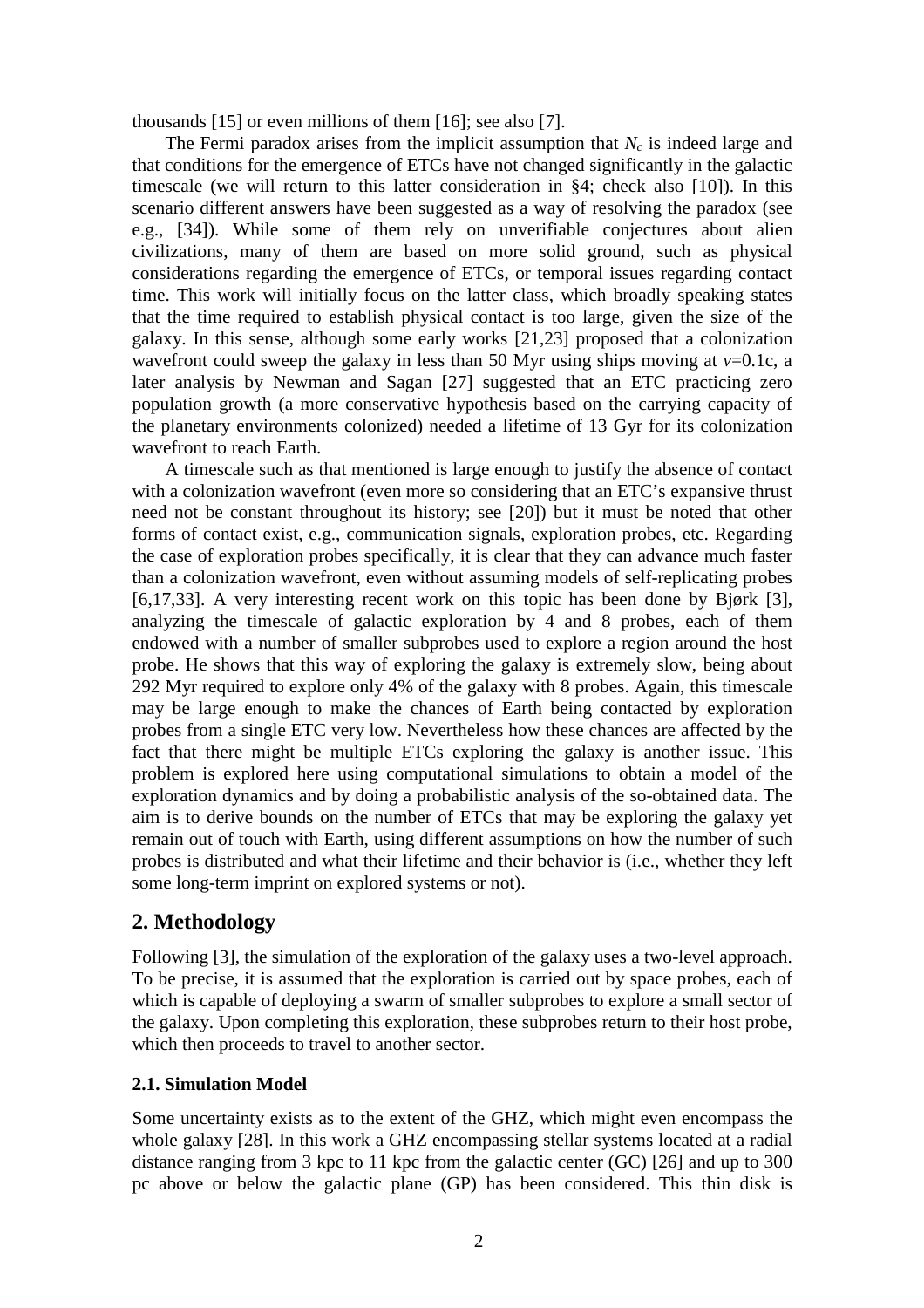assumed to contain  $N_h=1.17\cdot10^{10}$  habitable stars [3], whose density  $\delta_h$  decreases exponentially with the distance *r* from the GC (with a characteristic scale length of 3 kpc), as well as with the distance *z* above/below the GP (with a scale length of 300 pc).

The GHZ is partitioned into annular sectors spanning an angle  $\alpha = \pi/600$  and whose radial length is calculated so as to comprise *N*=40,000 stars (the same value as in [3]). Notice that these sectors have a larger length in outer regions of the GHZ due to the density decline for increasing distances from the GC. The chosen value of  $\alpha$  results in sectors whose width is very similar to their length (an aspect ratio between 0.89 and 1.38). Having done this, sectors placed from 3 kpc up to 11 kpc of the GC, in steps of 1 kpc are considered. For each of these nine sectors, 10 different instances are generated by sampling the density distribution given by  $\delta_h$ . Simulations are done on each of these instances (§2.1.1) and the results are averaged in order to obtain more meaningful estimates of the time required to explore a sector located at the corresponding distance from the GC. Subsequently, simulations are done at the galaxy level, which is modeled as a grid of sectors. These simulations are performed using a different number of probes and different radial distances from the GC for the home system from which the probes are sent (§2.1.2). Again, these experiments are replicated 10 times per parameter set in order to obtain a more representative depiction of the dynamics of the exploration.

#### *2.1.1. Exploring a Sector*

The exploration of a sector is done by assuming each subprobe is assigned a nonoverlapping subset of the stars in the sector. These will be visited by the subprobe (a constant velocity *v*=0.1c is assumed), which will return to the host probe (located at the center of the sector) afterwards. The total exploration time is thus determined by the precise time the last subprobe docks back into the host probe. Clearly, both the assignment of stars to subprobes and the order in which the latter visits them have a deep impact on the total exploration time. Indeed, it can be seen that the underlying problem being faced here is the well-known vehicle routing problem [18,32]. Being an NP-hard problem, typical modern approaches for solving large instances of the problem rely on heuristic methods and most notably on meta-heuristic approaches [5].

Given the scale of the problem (tens of thousands of stars), simpler heuristic approaches have been chosen in this work. Regarding the assignment of stars to subprobes, different strategies have been considered: GP-parallel slices of a constant height, GP-parallel slices with a constant number of stars, and angular regions with a constant number of stars. The results obtained do not differ in a great extent (they are comparable within a factor of 2) and indicate that GP-parallel slices with a constant number of stars (cf. [3]) perform well. Hence this assignment procedure is considered henceforth. Once the assignment of stars to subprobes is done, the problem is reduced to several –as many as there are subprobes– instances of the conspicuous traveling salesman problem, another NP-hard problem. It is reasonable to think that if the technology for attempting large-scale exploration by space probes is available, so too will be the computational resources required to solve to optimality this kind of problems. Actually, solving instances of several tens of thousands of cities is within reach of current state-of-the-art techniques (see, e.g., [2]); even more so considering that even years of computation would be negligible with respect to the time scale of exploring a sector.

In order to get as close as possible to the optimal solution without resorting to intensive computation approaches, the nearest-neighbor heuristic (NNH) [29,3] –i.e., always picking the nearest non-yet-visited star– has been used, followed by two local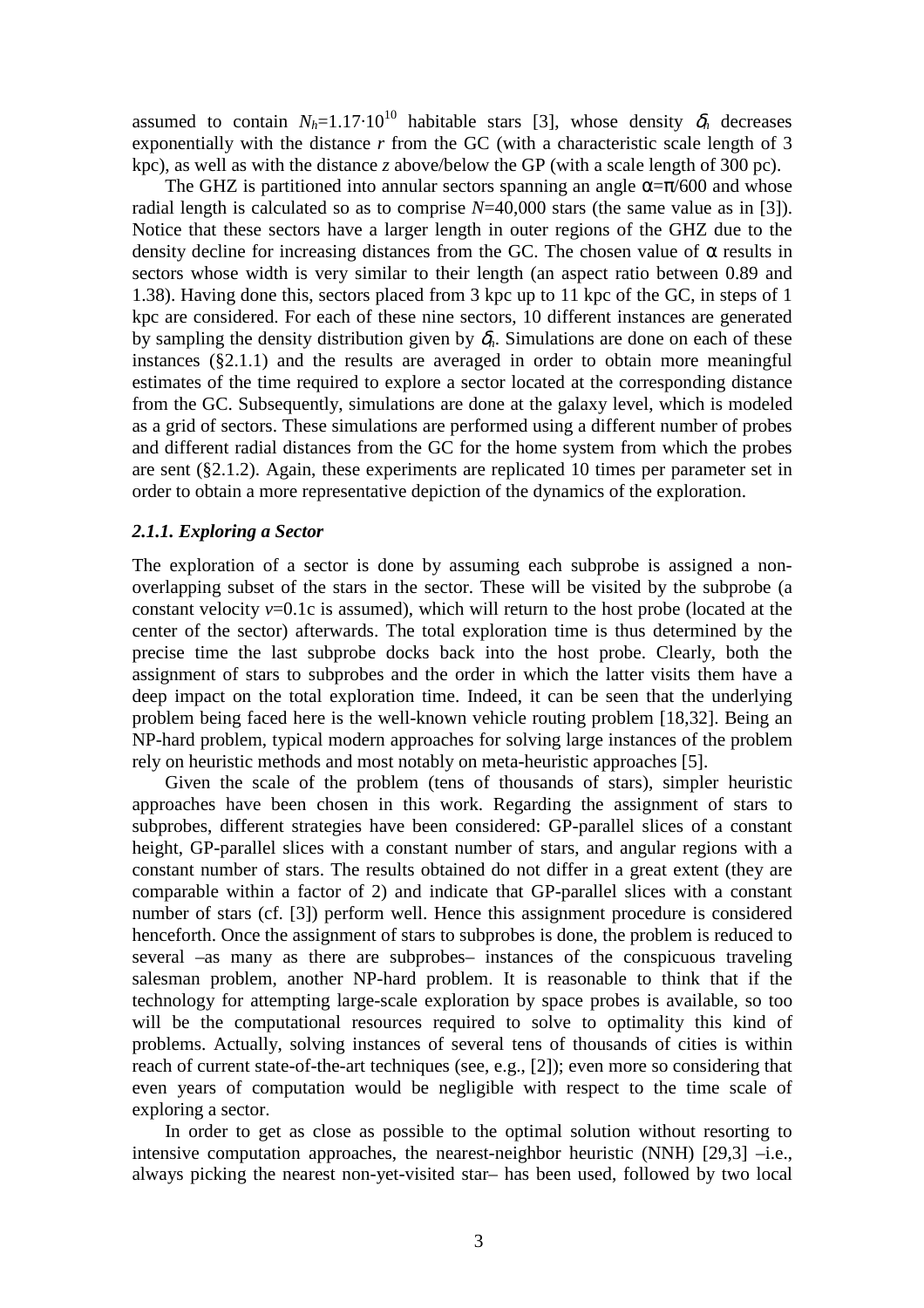

**Figure 1.** Example of a galaxy quadrant with 73,200 sectors used in the simulations.

improvement procedures (*ℓ*-opt and 2-opt) aimed at alleviating the myopic behavior of the greedy NNH strategy (NNH solutions can get stuck with some long edges as the procedure advances). The first improvement strategy iteratively attempts to re-assign the last star visited by a subprobe to another one, if this results in an overall reduction in the exploration time. As to 2-opt [14], it is a well-known procedure that iteratively removes two non-adjacent edges from the tour and reconnects it, keeping the modification if it results in tour length reduction. The procedure is repeated until no further improvement can be found; thus the resulting tour is locally optimal with respect to any replacement of two edges (hence the name of the procedure). The combined use of these two heuristics results in a mean reduction of slightly above 10% in the overall exploration time (i.e., the time of the last subprobe).

#### *2.1.2. Exploring the Galaxy*

The data gathered during the simulation of the exploration of sectors is used to model the dependency of the exploration time *t* on the distance *r* from the GC. This will be done using a least-square fit to a function  $t(r)$  –an exponential function of *r*; see §3. Once the exploration of a sector by a different number of subprobes is modeled, the exploration of the galaxy is approached as follows.

First of all, the galaxy is modeled as a grid of sectors. As in [3] a galaxy quadrant is considered (given the time scale of the simulations –50 Myr, see §3– this constitutes a large enough playground), but unlike that work, no stochastic sampling of the density function is performed to place sectors. On the contrary, a 300×244 sector grid is assumed, obtained by slicing the galaxy quadrant radially in intervals of  $\alpha = \pi/600$  rad and concentrically outwards in intervals dictated by the corresponding length of sectors with *N* stars. The coordinates of each sector are then randomly sampled within each of the boxes in this grid. This procedure has two advantages: (1) it fits the global stellar density (see Fig. 1), without being subject to large stochastic fluctuations and (2) it paves the way for analyzing the expansion of the exploration front using grid coordinates.

The exploration is performed similarly to the case of sectors. Simulations are done from different starting points placed at different distances from the GC. To be precise, 244 values –a number dictated by the division of the GHZ in sectors with *N* stars– of *r*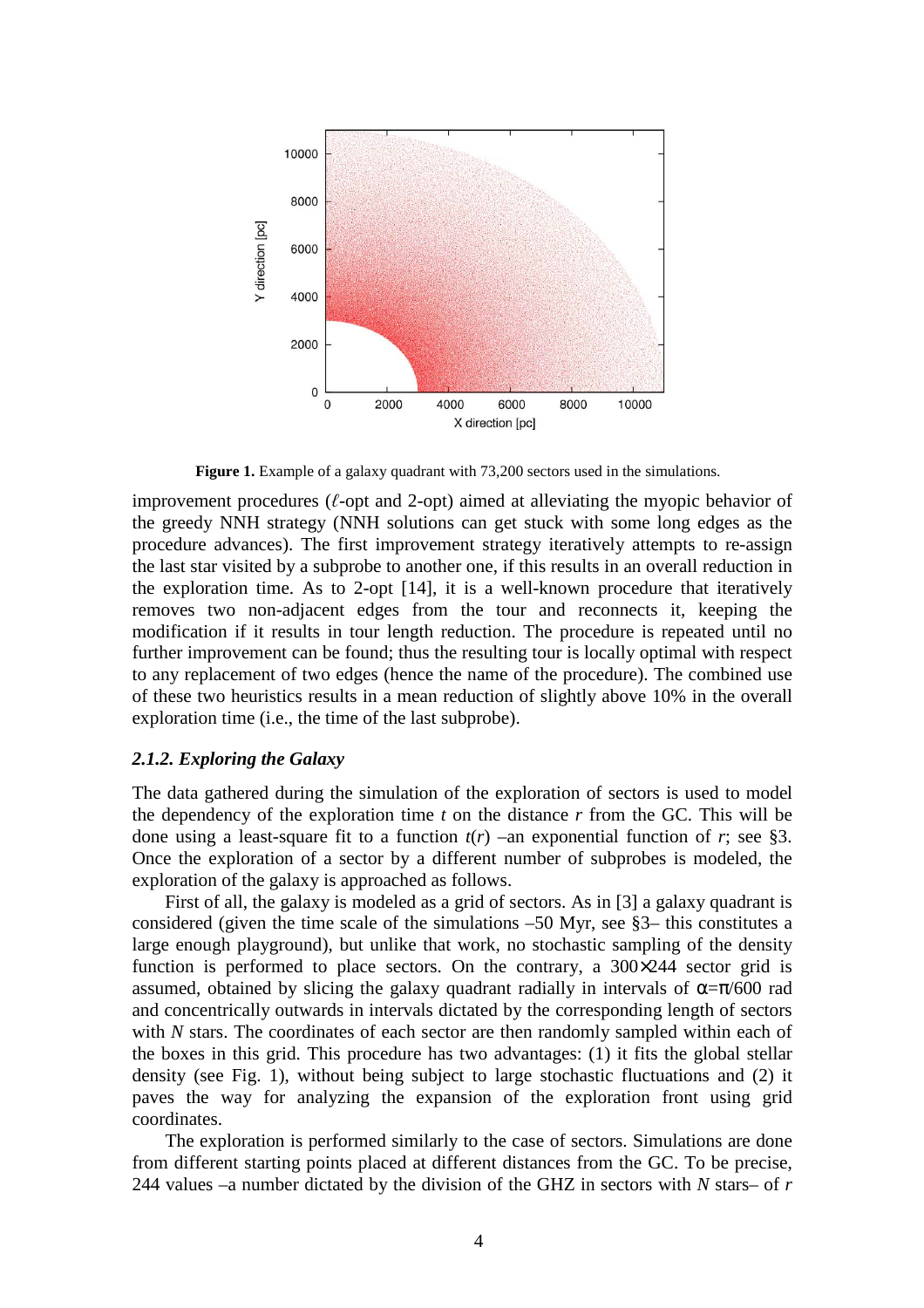are considered, spaced according to the length of sectors in the grid: let *l*(*r*) be the radial length of a sector comprising *N* stars at distance *r* from the GC. Starting points at distances  $r_1, \ldots, r_{244}$  –given by  $r_1 = 3$  kpc and  $r_{j+1} = r_j + l(r_j)$ – are considered. In all cases, the starting point is at an angle  $\pi/4$  from the X-axis. Sectors are distributed among probes using angular slices: taking any starting reference line, an angle is chosen so that the angular slice whose vertex is in the home system contains  $N_s/k$  sectors, where  $N_s$  is the total number of sectors  $(N_s=300\times244=73,200)$  and *k* is the number of probes. The first probe is assigned this slice and the procedure is repeated for the next probe, computing the angle from the boundary of the previous slice, cf. [3]. The simulation then proceeds using the NNH heuristic as in sector exploration, but including not only inter-sector travel time but also sector-exploration time (computed using the regression model calculated before). No post-optimization is performed, since the time scale of the simulation does not allow an exhaustive exploration of the quadrant. The whole procedure is repeated 10 times for each starting point and each number of probes considered, using a different quadrant generated in the same way.

#### **2.2. Simulation Analysis**

As mentioned before, generating the galaxy quadrant as described allows the use of grid coordinates to model the evolution of the exploration. This is particularly convenient given the symmetry of the search scenario: if probes originating in sector  $(i, j)$  –which corresponds to polar coordinates  $(\alpha \cdot i, r_j)$ , with  $\alpha$  and  $r_j$  defined in the previous section– can reach sector  $(i', j')$  with probability *p* after time *t*, then the same probability exists for  $(i''$ ,  $j'$ ), where  $i'' = 2i - i'$  (i.e., mirror symmetry). Furthermore, the same holds for sector  $(i+\gamma, j)$  with respect to sector  $(i'+\gamma, j')$ , for integer  $\gamma$  (i.e., circular symmetry). Since we are specifically interested in estimating the probability of probes reaching Earth, let us focus on the time at which the simulations indicate that sectors with grid coordinates (*i*, *j*⊕) are visited, where *j*⊕ is the radial grid coordinate of Earth (~8,000 pc, which corresponds to  $j_{\oplus}$ =191 in the grid). More precisely, let us define  $i_{\oplus}$ =150 (without loss of generality). Now, let us consider a particular simulation in which probes originating at grid coordinates  $(i, j)$  complete the exploration of sector  $(i', j_{\oplus})$  at time *t*. Due to the aforementioned symmetry, this is equivalent to  $(i_{\oplus}, j_{\oplus})$  being explored at time *t* by probes originating at  $(i \pm \psi, j)$ , where  $\psi = |i' - i_{\oplus}|$ .

Since multiple simulations have been done, the probability of  $(i_{\oplus}, j_{\oplus})$  being explored at time *t* by probes emitted from sector  $(i, j)$  can be estimated as relative frequency of this event. To do so, given that time is a continuous variable, it is discretized in intervals of 1 Myr. As a final consideration, the analysis also includes the effect of galactic rotation, which causes a continuous flux of stars through sectors. As a first approximation the rotation curve of stars within the GHZ can be considered flat [4]. Note that due to this differential rotation, the relative position in grid coordinates of the home system from which probes were sent *t* Myrs ago will be different at the time the probes reach Earth. The analysis centers on sector coordinates at launch time though, so we can focus on the orbital velocity of stars at radial grid coordinate *j*⊕. These are assumed to orbit around the GC at  $2.2 \cdot 10^5$  ms<sup>-1</sup>. Now let probes from sector  $(i, j)$  start exploring sector  $(i', j_{\oplus})$  at time  $t_1$ , finishing the exploration at time  $t_2$ . The corresponding probability is evenly split on sectors  $(i \pm \psi + \overline{\omega}, i)$ ,  $\omega(t_1) \leq \overline{\omega} \leq \omega(t_2)$ , where  $\omega(t)$  is the displacement in grid coordinates of stars in sectors  $(i, j_{\oplus})$  after time *t*. Note that the choice of a positive sign for  $\overline{\omega}$  is arbitrary, since it depends on how the positive direction of grid coordinates is interpreted.

Let  $p_{ijk}(t)$  thus be the probability of a probe sent from sector  $(i, j)$  reaching Earth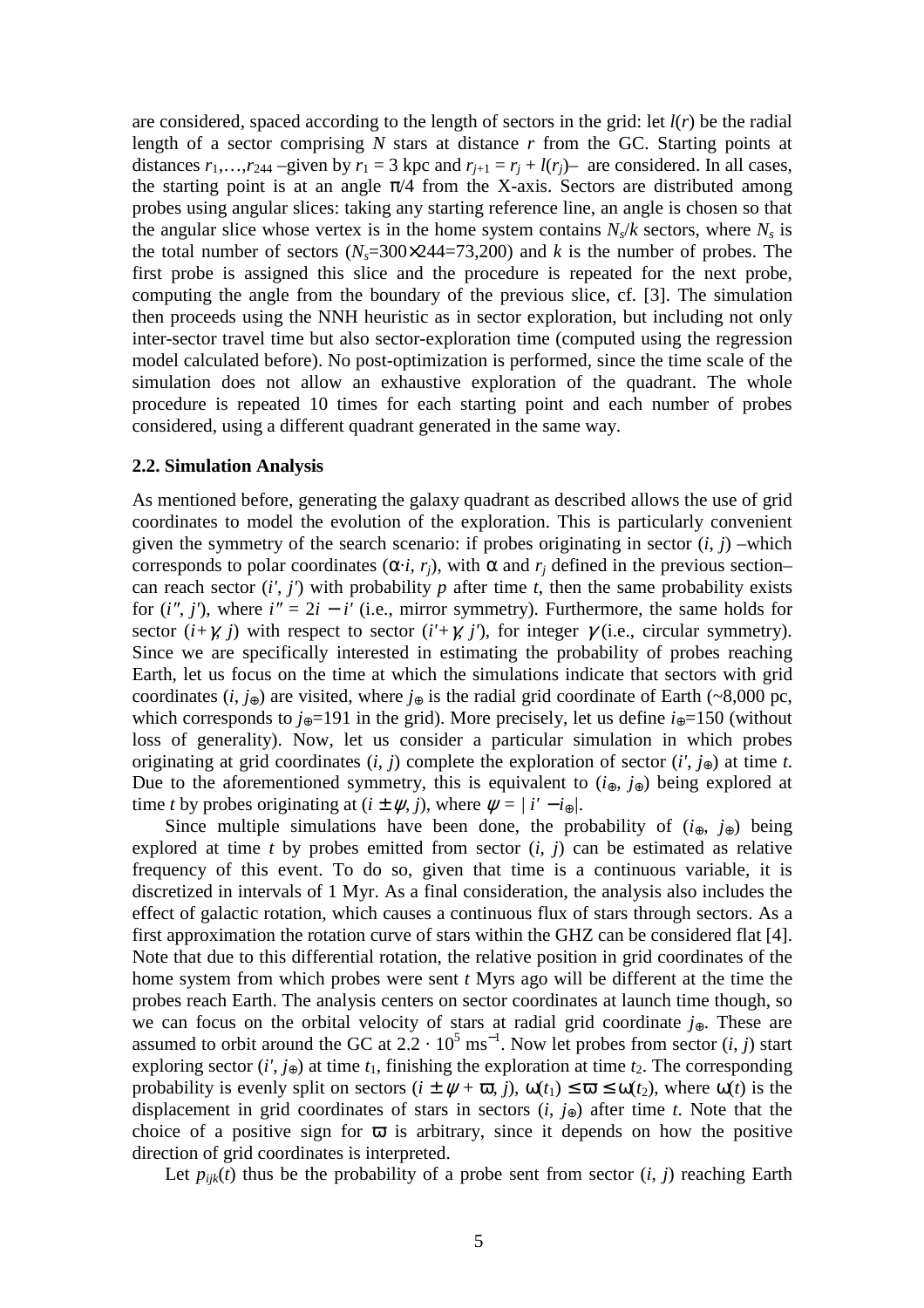exactly *t* Myrs after its launch, provided that a total number of *k*>0 probes were sent. Given a collection of distributions  $p_{ijk}(t)$  for different values of  $k$ , an aggregated probability distribution  $p_{ij}(t)$  can be obtained as a weighted combination  $p_{ii}(t) = \sum_{k} p(k|k>0)p_{ii}(t)$ , where  $p(k|k>0)$  is the probability that the emitting civilization will use *k* probes, given that *k*>0. The value  $p^* = p(k>0)$  is the probability that in the time frame of 1 Myr a civilization will attempt to explore the galaxy with space probes. Subsequently the product  $p^* p_{ij}(t)$  is the probability that a probe originating at a given star in sector  $(i, j)$  will reach Earth exactly *t* Myrs after its launch. The value of  $p^*$  is a free parameter that can be modulated to analyze the resulting change in the outcome of the model (see next section). As to values  $p(k|k>0)$ , two scenarios are considered:  $p(k|k>0) \propto k^{-1}$  (i.e., inversely proportional to the number of probes; this scenario is labeled S1 henceforth) and  $p(k|k>0) \propto k^{-2}$  (i.e., inversely proportional to the total number of subprobes – see §3; this is labeled S2 henceforth). The probability  $P_{ii}(t)$  of any of these probes reaching Earth at least once any time up to *t* Myr after launch can now be recursively computed as:

$$
P_{ij}(t) = \begin{cases} p_{ij}(1) & t = 1 \\ P_{ij}(t-1) + (1 - P_{ij}(t-1))p_{ij}(t) & t > 1 \end{cases}
$$
(1)

This calculation conservatively assumes that probes from a certain sector can reach Earth more than once (i.e., probes sent in slightly different directions might visit the same star at different times due to galactic rotation). The present time is being taken as a fixed temporal endpoint, and therefore this distribution is better interpreted as stretching forward from *t* Myr ago until the present (the symmetry of the problem allows for this, since given any exploration interval we can always assume (*i*,*j*) coordinates relative to the location ( $i_{\oplus}, j_{\oplus}$ ) of Earth at the beginning of that interval). This is a convenient way of modeling the problem: different values of *t* correspond to different launches (i.e., different probes with independent trajectories) and this simplifies the subsequent analysis. The probability of a probe originating anywhere in the galaxy reaching Earth within our current time frame can now be computed. Let *T* be the lifetime of the probes (assumed constant for simplicity). Hence, we could in principle detect or be detected by probes sent at most *T* Myr ago. More precisely, let  $q_{ii}(t)$  be the probability of not being contacted by probes from sector  $(i, j)$  exactly  $t$  Myr after their launch. Then, the probability  $q(T)$  of not being contacted in the current Myr by probes sent from any sector up to *T* Myr ago is

$$
q(T) = \prod_{i,j} \prod_{t=1}^{T} q_{ij}(t) = \prod_{i,j} \prod_{t=1}^{T} (1 - p^* p_{ij}(t))^N
$$
 (2)

where *N* is the number of stellar systems in a sector, and the inner product comprises the potential launch times before the present. A similar reasoning can be conducted to obtain the probability of Earth not having been ever explored by probes of lifetime *T*  launched at any time in the last *T'* Myr. This scenario would correspond to active probes that left some imprint on explored systems, e.g., a beacon to mark systems with complex life (this beacon need not be an active signal emitter but could be simply a passive object of clearly artificial origin). Note that the time window *T'* in which such exploration can take place can be larger than the lifetime of individual probes, i.e., probes may last for *T* Myr, but they could be emitted at different times from different sectors (or even from the same one) in the last  $T' \geq T Myr$ . Then, we have in this case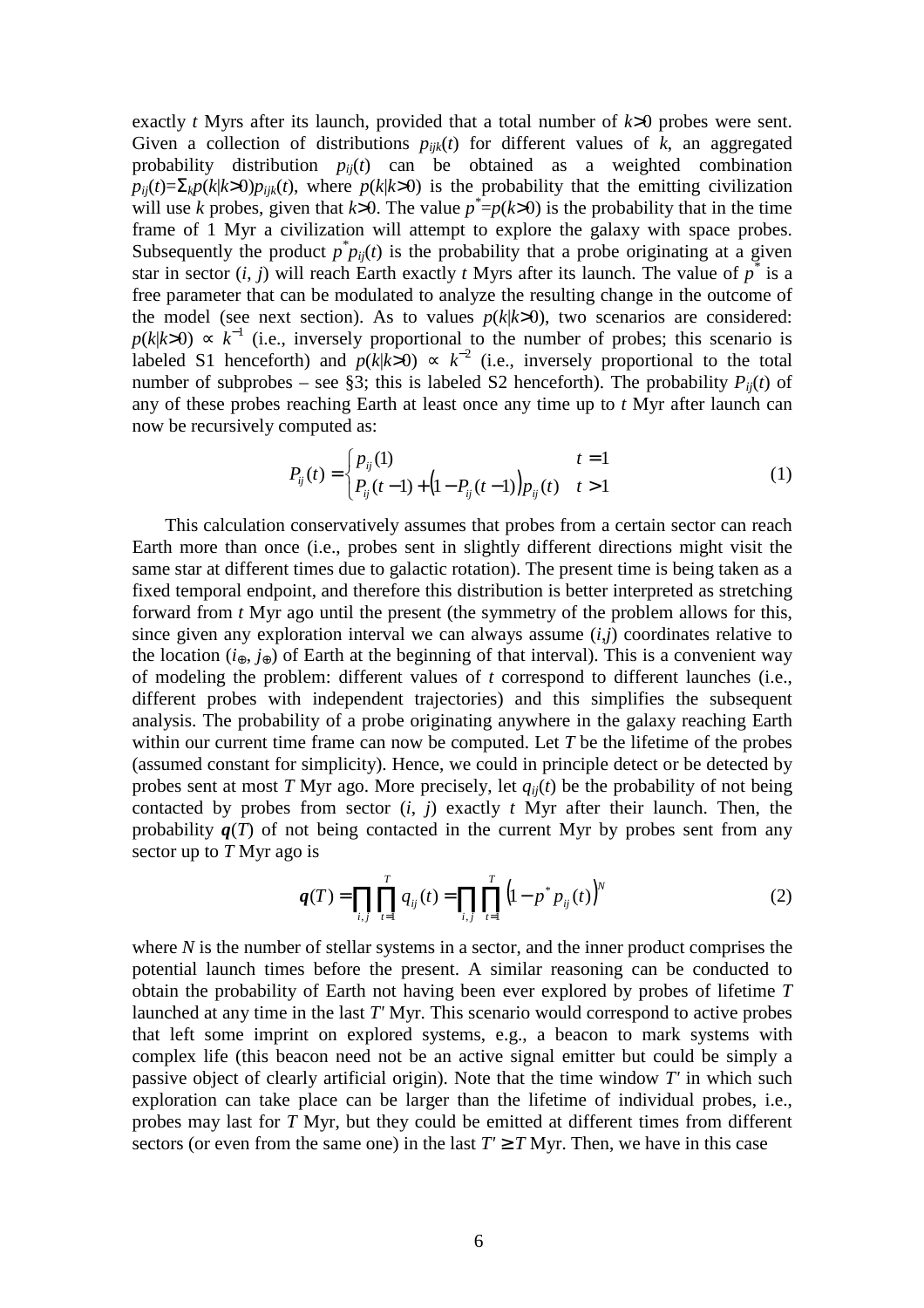$$
Q(T,T') = \prod_{i,j} \prod_{t=1}^{T'} \left(1 - p^* P_{ij}(\min(t,T))\right)^N =
$$
  
= 
$$
\prod_{i,j} \left[ \left(1 - p^* P_{ij}(T)\right)^{N \cdot (T'-T)} \prod_{t=1}^{T} \left(1 - p^* P_{ij}(t)\right)^N \right]
$$
(3)

As mentioned before, this assumes that probes may be emitted multiple times even from the same sector, which is in principle possible (albeit extremely improbable for the parameter values considered in the experiments). A different approach can be taken assuming that probe emission from a certain sector is a non-repeatable event. Then,

$$
\mathbf{Q}(T,T') = \prod_{i,j} \left[ 1 - \sum_{t=1}^{T'} P_{ij}(\min(t,T)) \widetilde{p}(1-\widetilde{p})^{T'-t} \right]
$$
(4)

where  $\tilde{p} \approx Np^*$  (assuming  $p^* << N^{-1}$ ) is the probability of such probes being emitted for the first time from a certain sector. In practice, the numerical difference between this model and the previous one is negligible in the simulation setting considered. For notational simplicity, we will use *q* and *Q* in the following, when *T* and *T'* are indicated in the context.

### **3. Experimental Results**

The first set of simulations has been done at the sector level in order to model exploration time as a function of the distance to the GC. Experiments have been done with a number of subprobes *k*∈{4,8,16,32,64,128,256}. For each value of *k*, mean times required to explore a sector at distance  $r$  from the GC (recall  $\S$ 2.1) are fitted to an exponential function  $t_k(r) = a_k e^{b_k r}$  (cf. [3]). The results are shown in Fig. 2 and the fitted parameters are indicated in Table 1.

**Table 1.** Parameters  $a_k$  and  $b_k$  obtained fitting the time that *k* subprobes take to explore a sector at distance *r* from the GC to an exponential function  $t_k(r) = a_k e^{b_k r}$ .

|                           | number of subprobes    |                                                                                                                    |        |        |        |        |                        |
|---------------------------|------------------------|--------------------------------------------------------------------------------------------------------------------|--------|--------|--------|--------|------------------------|
|                           |                        |                                                                                                                    | ١h     |        | 64     | 128    | 256                    |
| $a_k$ [yr]                | 341,576                | 178,946                                                                                                            | 96.704 | 56,095 | 36,312 | 26.665 | 21.756                 |
| $b_k$ [pc <sup>-1</sup> ] | $1.0792 \cdot 10^{-4}$ | $1.0721 \cdot 10^{-4}$ $1.0245 \cdot 10^{-4}$ $9.3902 \cdot 10^{-5}$ $8.2069 \cdot 10^{-5}$ $6.7733 \cdot 10^{-5}$ |        |        |        |        | $5.8232 \cdot 10^{-5}$ |

The results obtained for 4 and 8 subprobes are comparable to those reported in [3]; for a larger number of subprobes, the parameters evolve quite regularly although for *k*≥128 finite effects start to be significant (the time subprobes take to get to exploration slices far from the GP and return to the host probe becomes a significant part of the total exploration time). This could be mitigated by using larger sectors, but this would also imply that the galaxy-level simulation would be more coarse-grained. To avoid potential distortions in the results due to this, up to *k*=64 subprobes will be used in subsequent simulations.

Next, simulations of the exploration of a galaxy quadrant have been performed considering  $k \leq 64$  probes, each of them with the same number k of subprobes. For each value of *k* the simulations are replicated 10 times for each different position of the home sector (from grid coordinate  $j = 1$  up to  $j = 244$ ; i.e., 12,200 quadrant simulations in total). Unlike the case of sectors (in which simulations were run until the whole sector was explored and the last subprobe returned to the host probe), simulations are here done for 50 Myr of simulated time.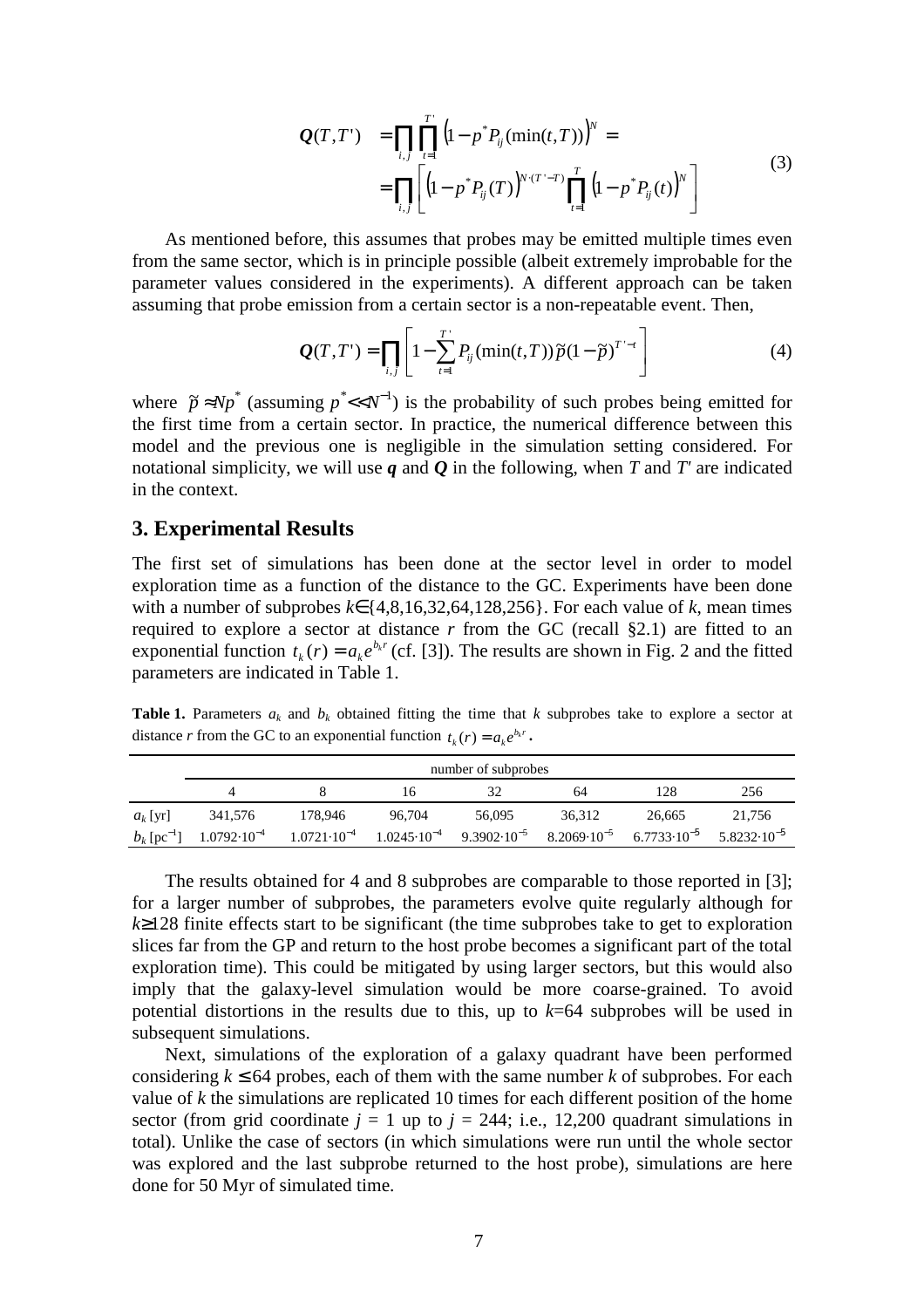

**Figure 2.** Time required to explore a sector as a function of radial distance. Error bars are negligible (standard deviation is less than 1% of the mean). In each case the dotted line is a fit to a function  $t_k(r) = a_k e^{b_k r}$ .



**Figure 3.** Number of sectors explored as a function of time, using different number of probes. The error bars indicate the standard deviation and each dotted line is a fit to a function  $f_k(t) = \eta_k t$ .

Let us firstly consider the fraction of the galaxy that can be explored in a given time. As shown in Fig. 3, the number of explored sectors grows linearly with time in all cases. A fit to a function  $f_k(t) = \eta_k t$  indicates that the number of explored sectors per Myr is  $\eta_4 = 6.18$ ,  $\eta_8 = 23.9$ ,  $\eta_{16} = 91.3$ ,  $\eta_{32} = 331$  and  $\eta_{64} = 1,080$  for the corresponding number of probes. Thus, the projected time to explore a number of sectors equivalent to a galaxy quadrant can be estimated in this scenario (assuming this constant rate of progress in the exploration, which is optimistic and hence provides a lower bound) as 11.8 Gyr for 4 probes and 3.1 Gyr for 8 probes, a completely unrealistic time in agreement with [3]. Note however that this time decreases down to 221 Myr for 32 probes and 68 Myr for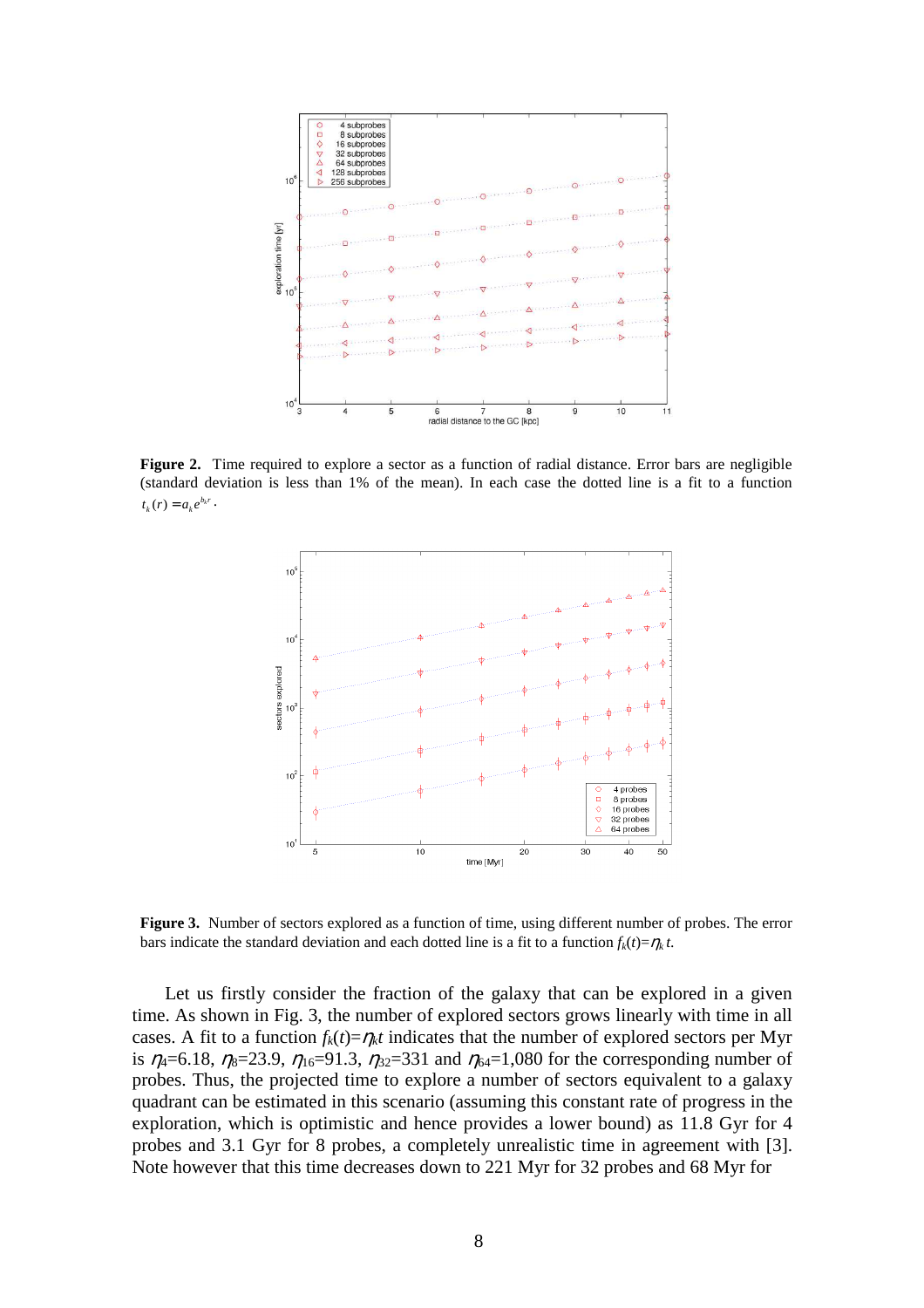

**Figure 4.** Depiction of the *hot* zone of the GHZ from which probes can reach Earth up to *T* Myr after launch. By convention, Earth is always located at an angle  $\pi/4$  from the *X*-axis at the beginning of the exploration interval (*T* Myr ago) and galactic rotation is counterclockwise.

64 probes (as an aside note, some experiments with 128 and 256 probes using the parameters indicated in Table 1 indicate that the quadrant exploration time can be  $\sim$ 26-34 Myr and ~10-13 Myr respectively). Although these times are still high, they are not off the scale anymore. This is particularly interesting from the point of view of multiple civilizations sending exploring probes. While the chances of probes sent from a single source reaching a particular destination may be low, multiple emissions from different sources would substantially increase these chances.

Using the data from the simulations the distributions  $p_{ij}(t)$  and  $P_{ij}(t)$  have been computed as described in §2.2. Fig. 4 illustrates the latter distribution. As expected, the distribution is elongated due to galactic rotation and is denser near Earth and in outer regions of the GHZ, since the higher concentration of stars towards the GC attracts more probes to sectors located at lower *r* coordinate. These distributions are used to compute *q* and *Q*, the probability of probes *not* visiting Earth within the last Myr or the last *T'* Myr respectively. As mentioned before, a crucial parameter to compute these values is  $p^*$ , the probability of probes being sent from a certain star in a certain Myr. Given the enormous number of potentially habitable systems stellar systems in the GHZ, a large enough value of  $p^*$  can make it highly unlikely that no probe has ever reached Earth. This is depicted in Fig. 5, in which both  $q$  and  $Q$  –considering a time window  $T' = 100$  Myr, an upper estimate of the Fermi-Hart timescale  $[21,31,12]$ – are represented as a function of  $p^*$  in scenarios S1 and S2. As can be seen, there is a region of about two orders of magnitude in  $p^*$  making  $Q$  change from near 0 (highly unlikely that probes have not visited Earth) to near 1 (highly likely that probes have not visited Earth). The same holds for *q* both in S1 and S2.

Assuming Earth has not been visited in the last 100 Myr (something that can be stated referring to sterilizing probes, or to probes leaving perdurable beacons behind), this event is statistically unlikely (using  $Q$ <0.05 as a proxy for this) if  $p^*$ >3.77·10<sup>-10</sup>[S1] (*p*<sup>\*</sup>>1.35⋅10<sup>-9</sup> [S2]) if the lifetime of probes is 50 Myr. Given *N<sub>h</sub>*=1.17⋅10<sup>10</sup> habitable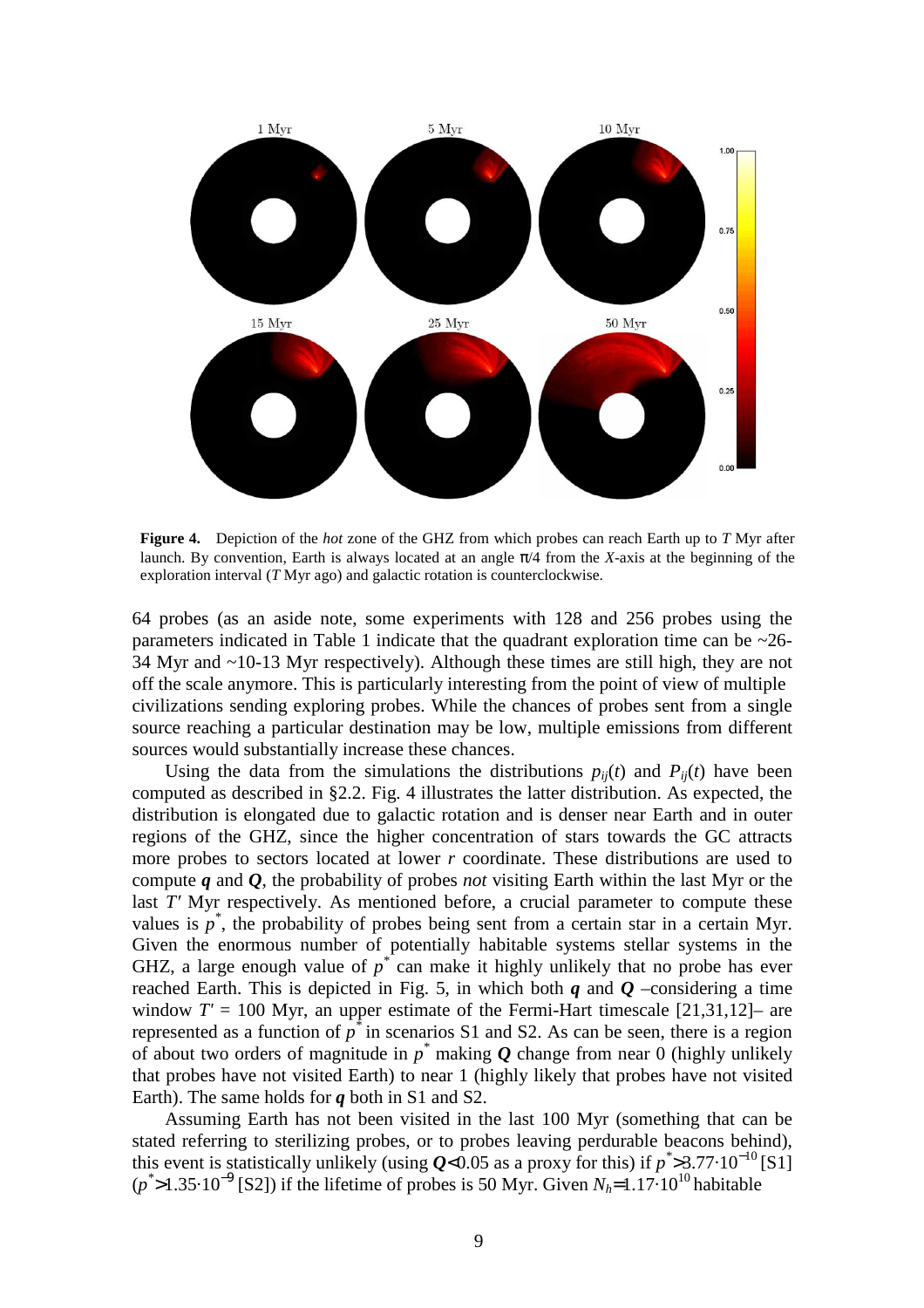

**Figure 5.** Probability of probes not visiting Earth as a function of  $p^*$ , the probability of probes being sent from a certain star at a certain Myr. Probe lifetime is *T*=50 Myr and the time window *T'* for computing  $Q$  is 100 Myr.

stars in the GHZ, this translates to  $N_h p^* \sim 4$ -16 civilizations at most sending such probes in any given Myr (this probability is assumed constant throughout the whole GHZ). In a more limited scenario in which contact is restricted to the last Myr, this cutoff probability is  $p^* = 2.69 \cdot 10^{-8}$  [S1]  $(p^* = 9.93 \cdot 10^{-8}$  [S2]), resulting in approximately 315-1,160 civilizations exploring the galaxy in a given Myr. These values depend obviously on the lifetime of probes. Fig. 6 shows how the cutoff value of  $p^*$  varies along with the lifetime *T* of probes. As it can be seen, the relationship between these values follows a power-law  $p^* \propto T^{-\gamma}$ , where  $\gamma \approx 1$  (a least-squares fit indicates values between 1.008 [*Q*, S1] and 1.086 [*q*, S2]). This relationship seems to be robust with respect to the time window and the particular distribution of number of probes considered and could be used to project the critical value of  $p^*$  for larger probe lifetimes.

#### **4. Discussion**

The results of the simulations indicate that the timescale for exploring the galaxy with non-replicating probes is certainly very high if a reduced number of probes is used (∼12 Gyr for 4 probes and ∼3 Gyr for 8 probes, just for exploring 25% of the galaxy). The question of whether an ETC might choose to attempt such an exploration in light of the enormous time required can however be ultimately answered only in speculative terms, since this would imply making unjustified assumptions about the motivations and goals of a completely unknown species (it should be noted that automated probes may keep on exploring long after their creators cease to exist). At any rate, this issue is independent of the analysis conducted, which has considered a small time window in galactic terms, consistent for example with local exploration initiatives. The situation is somehow different if a large number of probes is used (~40-60 Myr for 256 probes with 256 subprobes each). This latter timescale falls within the exploration range of selfreplicating probes, suggested by Tipler [31] to be ~300 Myr (actually an overoptimistic bound, due to the implied mass consumption rate as pointed out by Sagan and Newman [30]). This may have an impact on the relative risk/benefit trade-off of this latter kind of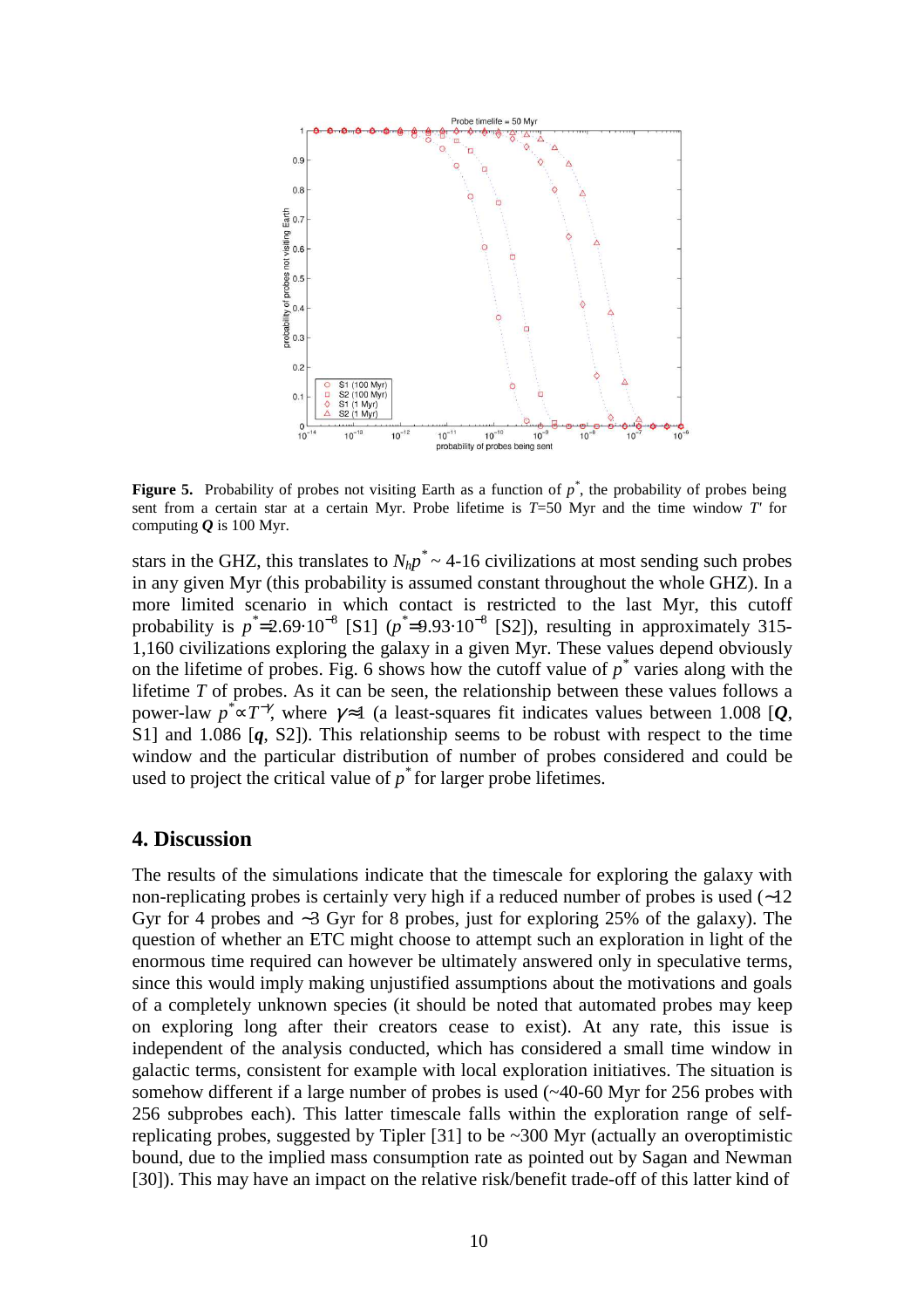

**Figure 6.** Relationship between the cutoff probability of probes being emitted and the lifetime of probes. The dotted lines represent a fit to a function  $p(t) = at^b$ .

probes, since they could be dominated in a Pareto sense (given comparable exploration times, the less risky option is preferable) by an approach based on a large number of non-replicating probes, with the implications that this would have for an optimizationoriented ETC [11].

Regarding the critical number of ETCs sending out exploration probes above which non-contact becomes statistically unlikely, different estimates have been found depending on whether contact close to our current time, or at any time during the last *T′* Myr is considered. In the first case, this number may range from a few hundreds to several thousands per Myr. A Monte-Carlo simulation of the spatial distribution of these ETCs (using the density function  $\delta_h$ ) indicates that the nearest one would be at an average distance of  $\sim$ 150 pc for 10,000 ETCs,  $\sim$ 400 pc for 1,000 ETCs,  $\sim$ 1,100 pc for 100 ETCs and ~3,200 pc for 10 ETCs in the GHZ. These distances are large enough, at least in their upper range, to make difficult the detection of a Kardashev Type II ETC that was not directly signaling at us and even in this case detection via traditional SETI approaches would be hard due to phenomena such as e.g., interstellar scintillation [13] (these inherent limitations strengthen the case for alternatives strategies other than radio-listening in the water hole region; see for example [22]). This is even more so in a scenario as suggested in [11], in which these advanced ETCs follow an optimization approach as their existential imperative and hence would try to avoid any energy leakage. Failure to detect Dyson spheres via their infrared signature [24,8] also supports this (a recent report [9] indicates that a search on the IRAS Low Resolution Spectrometer database sensitive enough to find solar-sized Dyson spheres out to 300 pc left only 4 moderately interesting yet still ambiguous candidates). It is suggested [11] that these introverted ETCs would use small research probes that would act as some kind of distributed sensorial apparatus. The bounds obtained in this work are not small enough to provide conclusive support of the unlikeliness of ETCs using intrusive probes in a short timescale though.

The implications of absence of contact with perdurable beacons left behind by exploring probes are also interesting. Independently of the reasons (which once again can only be conjectured) why an ETC might choose to attempt this kind of endeavor or not, it must be noted than the longer the time window for leaving such beacons, the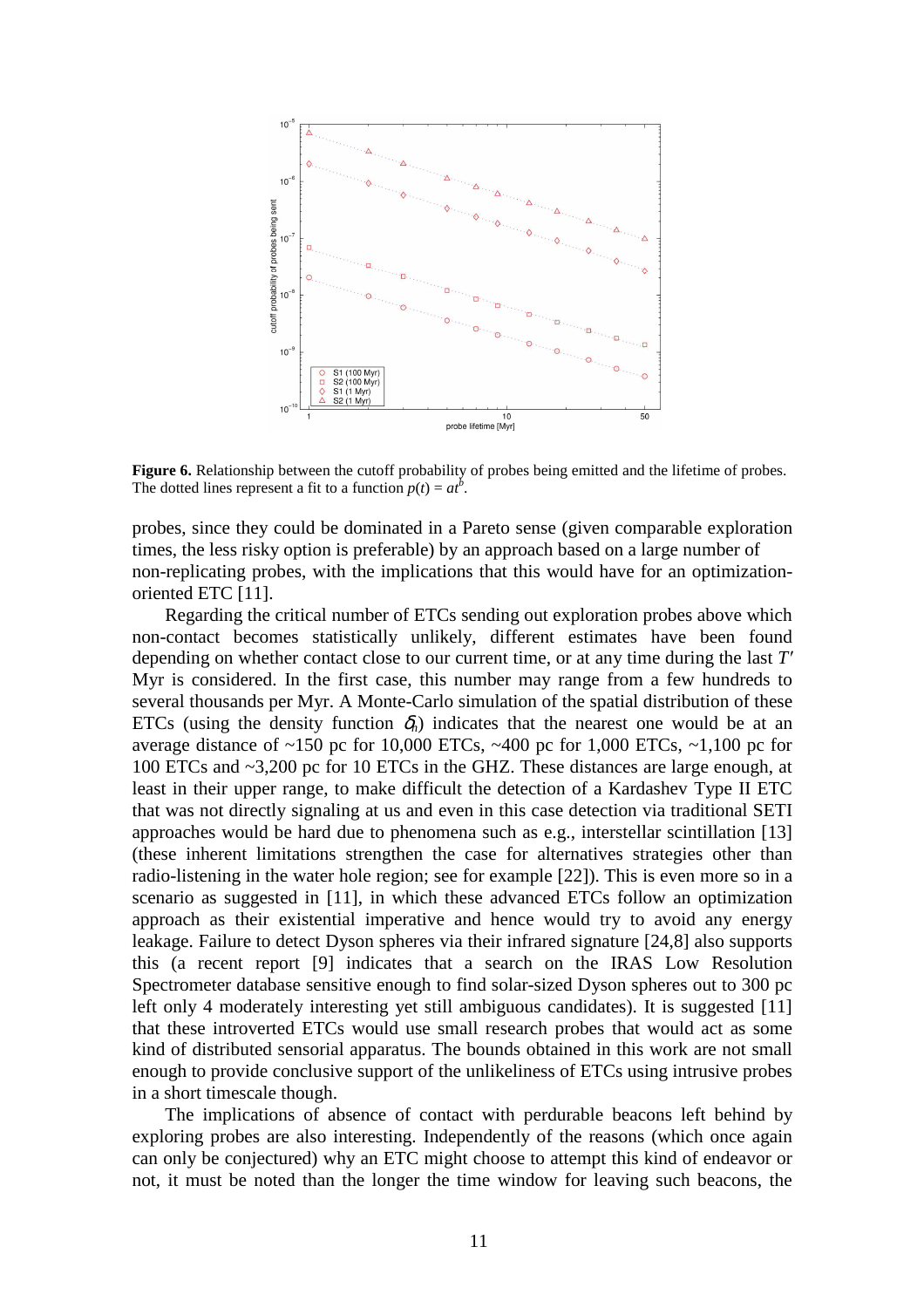smaller the corresponding critical value of *p*<sup>\*</sup> becomes (e.g.,  $p^* = 2.41 \cdot 10^{-11}$  for  $T' = 1$  Gyr and  $p^*$ =7.92·10<sup>-12</sup> for  $T' = 3$  Gyr [S1,  $T = 50$  Myr]). This would demand a robust explanation of why no ETC attempted it if indeed there were many spacefaring ETCs at any time during galactic history. This problem can be solved if a physical mechanism poses a strict limit on the size of this time window. Such a mechanism was proposed by Annis [1], introducing an astrobiological disequilibrium hypothesis. In this model, gamma-ray bursts act as a regulation mechanism, constituting a source of global catastrophic events that wipe out most complex life in the GHZ. This model has been further studied by Ćirković and Vukotić [12], suggesting that we are now immersed in phase transition between a regime in which there are numerous astrobiological resetting events and a regime in which the natural decline in such events will result in a suitable environment for the emergence of numerous ETCs, eventually leading to the one or more Kardashev Type III ETCs. The duration of this phase transition is proposed to be the Fermi-Hart timescale. The outcome of the analysis at this timescale is compatible with this hypothesis: a GHZ mostly devoid of complex life ~100 Myr ago and in which ETCs are gradually appearing does not require any additional assumption to account for a low maximum number of ETCs performing the kind of exploration considered.

## **5. Conclusions**

Exploring the galaxy with space probes would take a long time unless a high number of probes were used. A large enough number of ETCs conducting exploration initiatives can however make it very unlikely that no probe ever reach a particular stellar system. According to the numerical model devised, the number of ETCs actively exploring the galaxy per Myr is bounded from above by  $\sim 10^2$ -10<sup>3</sup> (assuming probes have a lifetime of 50 Myr –which can be reasonably thought to fall within the technological reach of a Kardashev Type II ETC and can be considered a short lapse in the galactic timescale– and that contact evidence lasts for 1 Myr). In this scenario, the nearest such ETC would be on average from several hundred up to around one thousand parsecs distance from Earth. This bound sharply decreases for fixed probe lifetime as contact evidence becomes longer-lasting (e.g.,  $\sim 10$  for 100 Myr), as it would be the case with, e.g., sterilizing probes. A parsimonious non-exclusive explanation to this diminishing upper bound can be found in non-stationary astrobiological models, which impose a strict temporal limit for the emergence of complex life and hence in the time window for contact. Future work will try to confirm these conclusions on different simulation models, including a sensitivity analysis of the parameters involved.

## **Acknowledgements**

We would like to thank the reviewers for their constructive comments and suggestions. Thanks are also due to José Muñoz for useful discussions and to Spanish MICINN for support under project TIN2008-05941.

## **References**

- [1] J. Annis. "An astrophysical explanation for the Great Silence", *JBIS*, **52**:19–22, 1999.
- [2] D.L. Applegate, R.E. Bixby, V. Chvátal, W. Cook, D.G. Espinoza, M. Goycoolea, and K. Helsgaun. "Certification of an optimal TSP tour through 85,900 cities", *Operations Research Letters*, **37**:11–15, 2009.
- [3] R. Bjørk. "Exploring the galaxy using space probes", *International Journal of*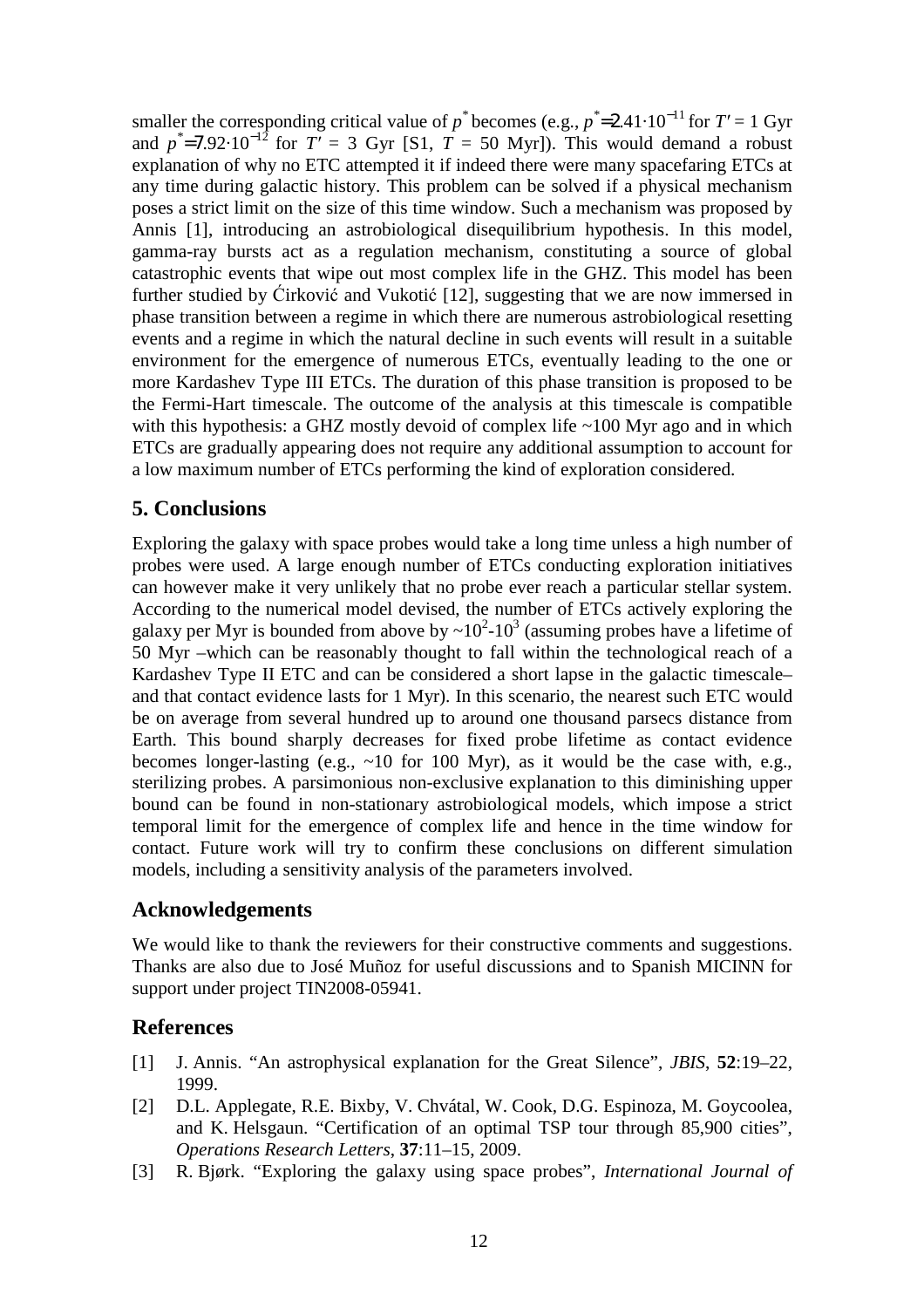*Astrobiology*, **6**:89–93, 2007.

- [4] A. Bosma. "21-cm line studies of spiral galaxies. II. The distribution and kinematics of neutral hydrogen in spiral galaxies of various morphological types", *Astronomical Journal*, **86**:1825-1846, 1981
- [5] C. Blum and A. Roli. "Metaheuristics in combinatorial optimization: Overview and conceptual comparison", *ACM Computing Surveys*, **35**(3):268–308, 2003.
- [6] R.N. Bracewell. "Communications from superior galactic communities", *Nature*, **186**:670–671, 1960.
- [7] M.J. Burchell. "W(h)ither the drake equation?" *International Journal of Astrobiology*, **5**(3):243–250, 2006.
- [8] R.A. Carrigan. "Searching for Dyson spheres with Planck spectrum fits to IRAS", In 55*th International Astronautical Congress*, Vancouver, Canada, 2004. IAC-04- IAA-11106.
- [9] R.A. Carrigan. "IRAS-based whole-sky upper limit on Dyson spheres", Technical Report 08-352, Fermilab, 2008. astro-ph:0811-2376.
- [10] M.M. Ćirković. "The temporal aspect of Drake equation and SETI", *Astrobiology*, **4**:225–231, 2004.
- [11] M.M. Ćirković. "Against the empire", *JBIS*, **61**(7):246–254, July 2008.
- [12] M.M. Ćirković and B. Vukotić. "Astrobiological phase transition: Towards resolution of Fermi's paradox", *Origins of Life and Evolution of Biospheres*, **38**:535–547, 2008.
- [13] J.M Cordes, T.J.W. Lazio and C. Sagan. "Scintillation-induced intermittency in SETI", *Astrophysical Journal*, **487**:782-808, 1997
- [14] G.A. Croes. "A method for solving traveling salesman problems", *Operations Research*, **6**:791–812, 1958.
- [15] M.J. Fogg. "Temporal aspects of the interaction among the first galactic civilizations: The «interdict hypothesis»", *Icarus*, **69**(2):370–384, 1987.
- [16] J. Freeman and M. Lampton. "Interstellar archaeology and the prevalence of intelligence", *Icarus*, **25**(2):368–369, 1975.
- [17] R.A. Freitas Jr. "A self-reproducing interstellar probe", *JBIS*, **33**:251–264, 1980.
- [18] B.L. Golden and A.A. Assad. "*Vehicle Routing: Methods and Studies*, **vol. 16** of *Studies in Management Science and Systems*", North-Holland, Amsterdam, 1988.
- [19] G. Gonzalez, D. Brownlee, and P. Ward. "The galactic habitable zone: Galactic chemical evolution", *Icarus*, **152**(1):185–200, 2001.
- [20] C. Gros. "Expanding advanced civilizations in the universe", *JBIS*, **58**(2):108– 111, 2005.
- [21] M.H. Hart. "An explanation for the absence of extraterrestrials on Earth", *Quarterly Journal of the Royal Astronomical Society*, **16**:128–135, 1975.
- [22] A.W. Howard *et al.* "Search for nanosecond optical pulses from nearby solar-type stars", *Astrophysical Journal*, **613**:1270-1284, 2004
- [23] E.M. Jones. "Colonization of the galaxy", *Icarus*, **28**(3):421–422, 1976.
- [24] J. Jugaku and S.E. Nishimura. "A search for Dyson spheres around late-type stars in the solar neighborhood", In R. Norris and F. Stootman (Eds.), *Bioastronomy 2002: Life Among the Stars*, **vol. 213** of *Proceedings of the IAU Symposium*, page 437, San Francisco CA, 2002. Astronomical Society of the Pacific.
- [25] C.H. Lineweaver. "An estimate of the age distribution of terrestrial planets in the universe: Quantifying metallicity as a selection effect", *Icarus*, **151**(2):307–313, 2001.
- [26] C.H. Lineweaver, Y. Fenner, and B.K. Gibson. "The galactical habitable zone and the age distribution of complex life in the Milky Way", *Science*, **303**:59–62, 2004.